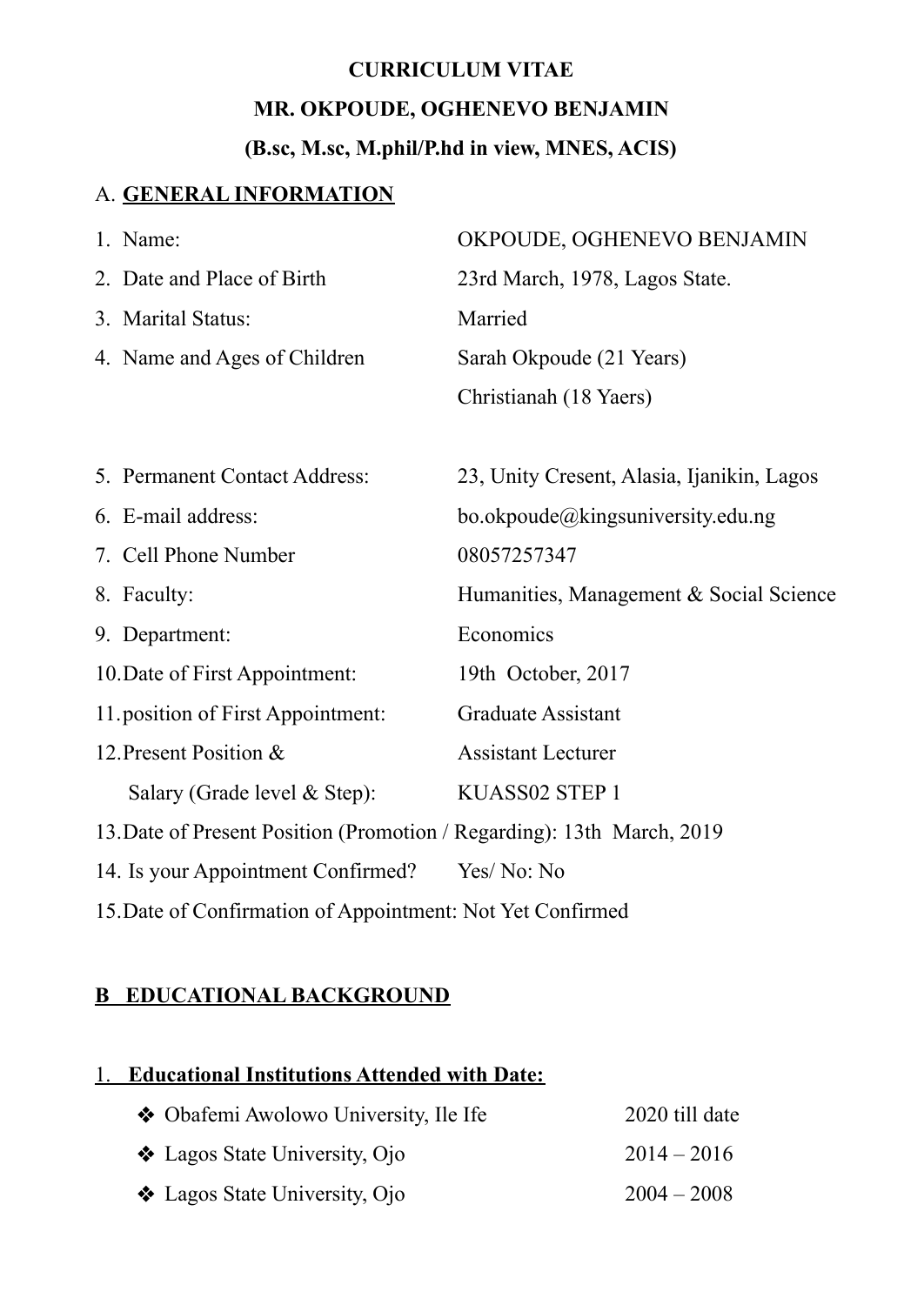| ❖ Leeds Institute of Informatics, Lagos | 2009          |
|-----------------------------------------|---------------|
| ❖ S.t Francis Commercial College, Lagos | $1988 - 1993$ |

### 2. **Academic and Professional Qualifications:**

| ❖ M.Phil/P.hd in view                                       | Till date |           |
|-------------------------------------------------------------|-----------|-----------|
| ❖ M.Sc. Economics                                           | 2019      |           |
| ❖ B.Sc. Economics (Second Class (Hons) Lower Division) 2008 |           |           |
| ❖ Diploma in Desktop Publishing                             | 2009      |           |
| $\triangle$ WAEC                                            |           | 1993/1995 |

#### 3. **Other Relevant Qualifications:**

| ❖ Full Member (Nigeria Economic Society)          | 2021 |
|---------------------------------------------------|------|
| ❖ Associate Member of the Institute of Chattered  |      |
| Secretaries and Administration of Nigeria (ACIS)  | 2012 |
| ❖ Word of Faith Bible Institute (WOFBI)           | 2011 |
| $\triangleleft$ Kings College of Excellence (KCE) |      |
| (Certificate in Organizational Leadership)        | 2006 |

#### **C. WORK EXPERIENCE OUTSIDE THE UNIVERSITY SYSTEM:**

| Ascon Oil Company Limited             | $1996 - 2003$ |
|---------------------------------------|---------------|
| (Position Held)                       |               |
| <b>Operation/Depot Superintendent</b> | $1996 - 2000$ |
| Operation/Admin Executive             | $2000 - 2003$ |

### **D WORK EXPERIENCE IN OTHER UNIVERSITY SYSTEM:**

Coaching Class Lecturer at the Lagos State University

(Sandwich Degree Program) 2014 -2016

# **E. WORK EXPERIENCE IN KINGS UNIVERSITY:**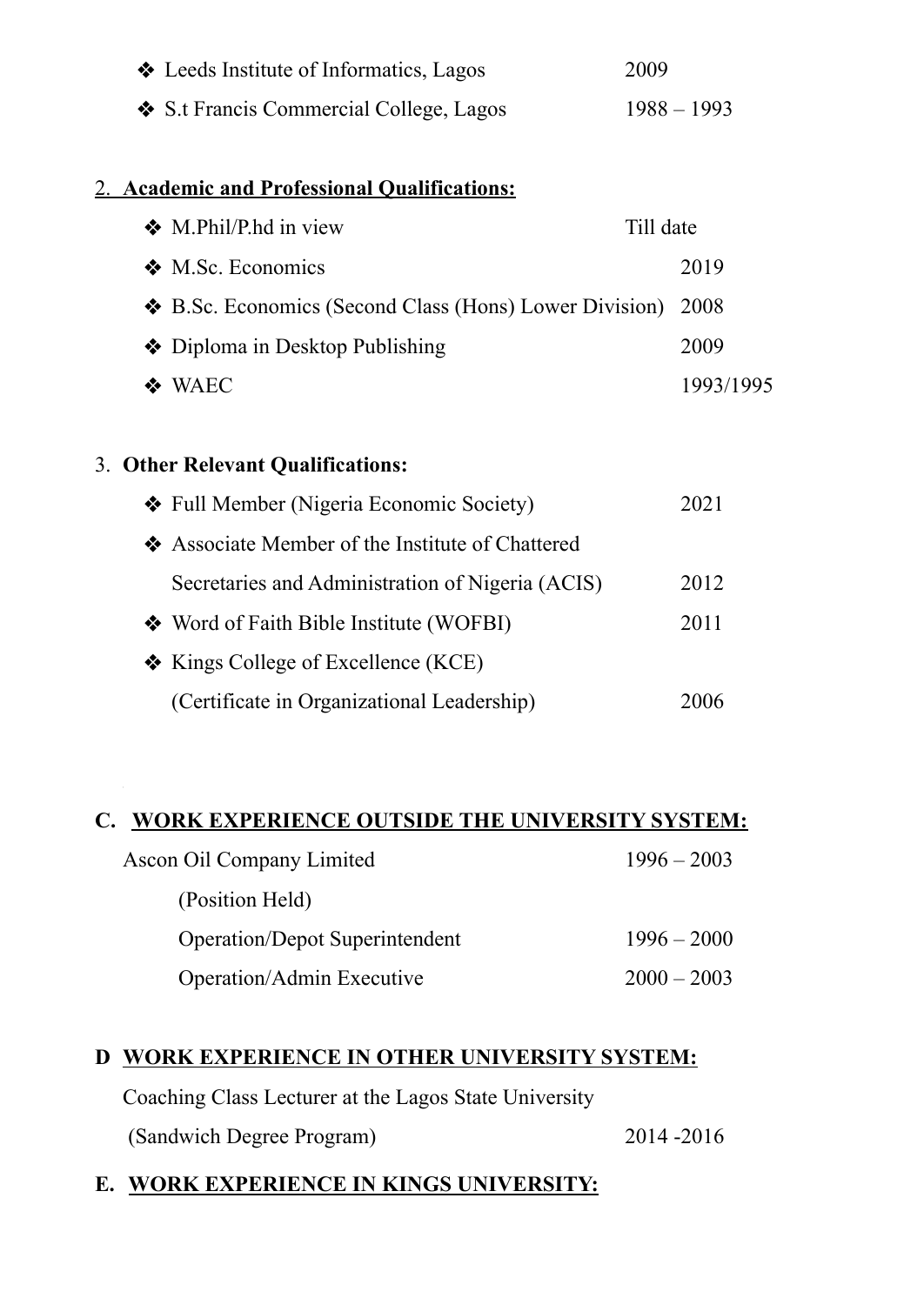| ❖ Graduate Assistant | 2017-2019      |
|----------------------|----------------|
| ❖ Assistant Lecturer | 2019 Till Date |

#### **F. MEMBERSHIP OF PROFESSIONAL BODIES:**

| ❖ Full Member: Nigerian Economic Society,                    | 2021 |
|--------------------------------------------------------------|------|
| ❖ Associate Member of the Institute of Chattered Secretaries |      |
| and Administrators of Nigeria (ACIS)                         | 2012 |

### **G. SERVICE:**

### **Service within the University:**

| A. Chaplain                                          | 19th October, $2017 - 2020$      |  |
|------------------------------------------------------|----------------------------------|--|
| B. Community                                         | Quality Assurance 2021 till date |  |
| C. Curriculum Committee Members                      | 2020 till date                   |  |
| D. Faculty Seminar Committee Members 2020 till date  |                                  |  |
| E. Chapel Committee Member                           | 2020 till date                   |  |
| F. Departmental Secretary (Economics) 2019 till date |                                  |  |

# **H. COURSES TAUGHT DURING THE CURRENT ACADEMIC SESSION:**

- ACC 103- Business Mathematics 1 ECN 202- Introduction to Macroeconomics ECN 211/ACC 203 - Principle of Finance/Corporate Finance ECN 309/ACC 307- Public Finance ECN 413- Business Economics ECN 407- Comparative Economics System ECN 310- public Sector Economics ECN 312- Financial Institutions ECN 318- Environmental Economics
- ECN 414- Energy and Petroleum Economics

# **I. PUBLICATION:**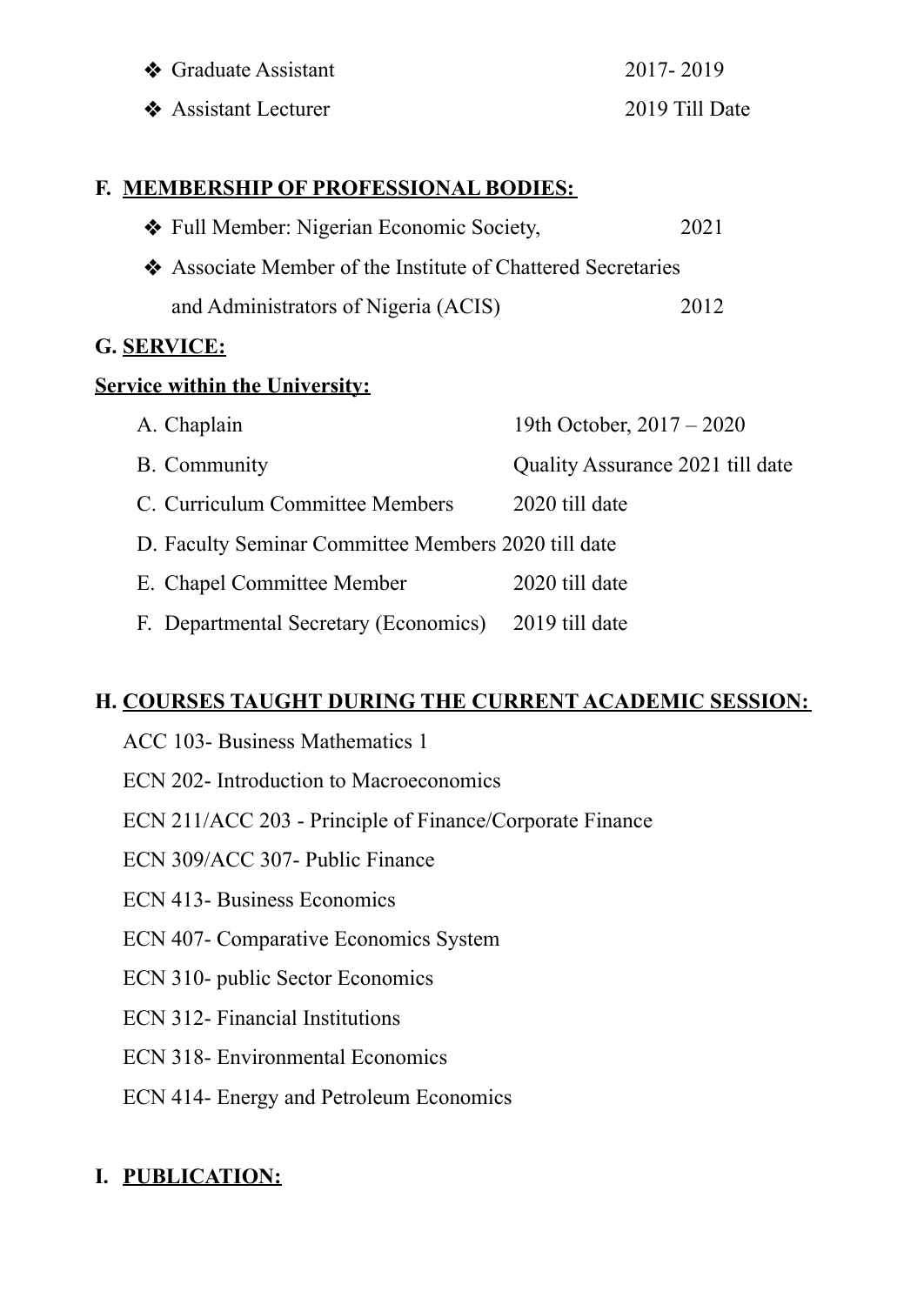- ❖ "Impact of Rising Interest Rate on the Manufacturing Sector of the Nigeria Economy" (Unpublished)
- ❖ "The impact of Small and Medium Scale Enterprise on the development of the Nigeria Economy". (Unpublished)
- ❖ "Corruption and Public Sector Reform in Nigeria". (Unpublished)

# **J. CONFRENCES ATTENDED**

**1.** Econometric Workshop organized by: Department of Economics, Lagos State University, Ojo. 2011 **2.** International Conference on Man and its Environment organized by the Lagos State University, Ojo 2015 **3.** Endocrime Destructive Element in an underground and surface water in some selected areas in Lagos and its Environ organized by Lagos State University, Ojo, Center for Environment and Sustainable Development 2016 **4.** Transparency and Accountability in Public Finance (The role of Corporate Governance in Nigerian Public Sector) organized by the Institute of Chattered Secretaries and Administrators of Nigeria. 2016 **5.** HIV/AIDs infection, the plague of our time organized by Kings University Odeomu 2017

# L. **EXTRA CURRICULUM ACTIVITIES**

Church activities such as revival, programs in Christianity and discipleship with humility and faithfulness in religious Christendom.

# M. **ANY OTHER RELEVANT INFORMATION:**

**None**

# **REFREES**

1. **Pastor Joseph Ohiku**